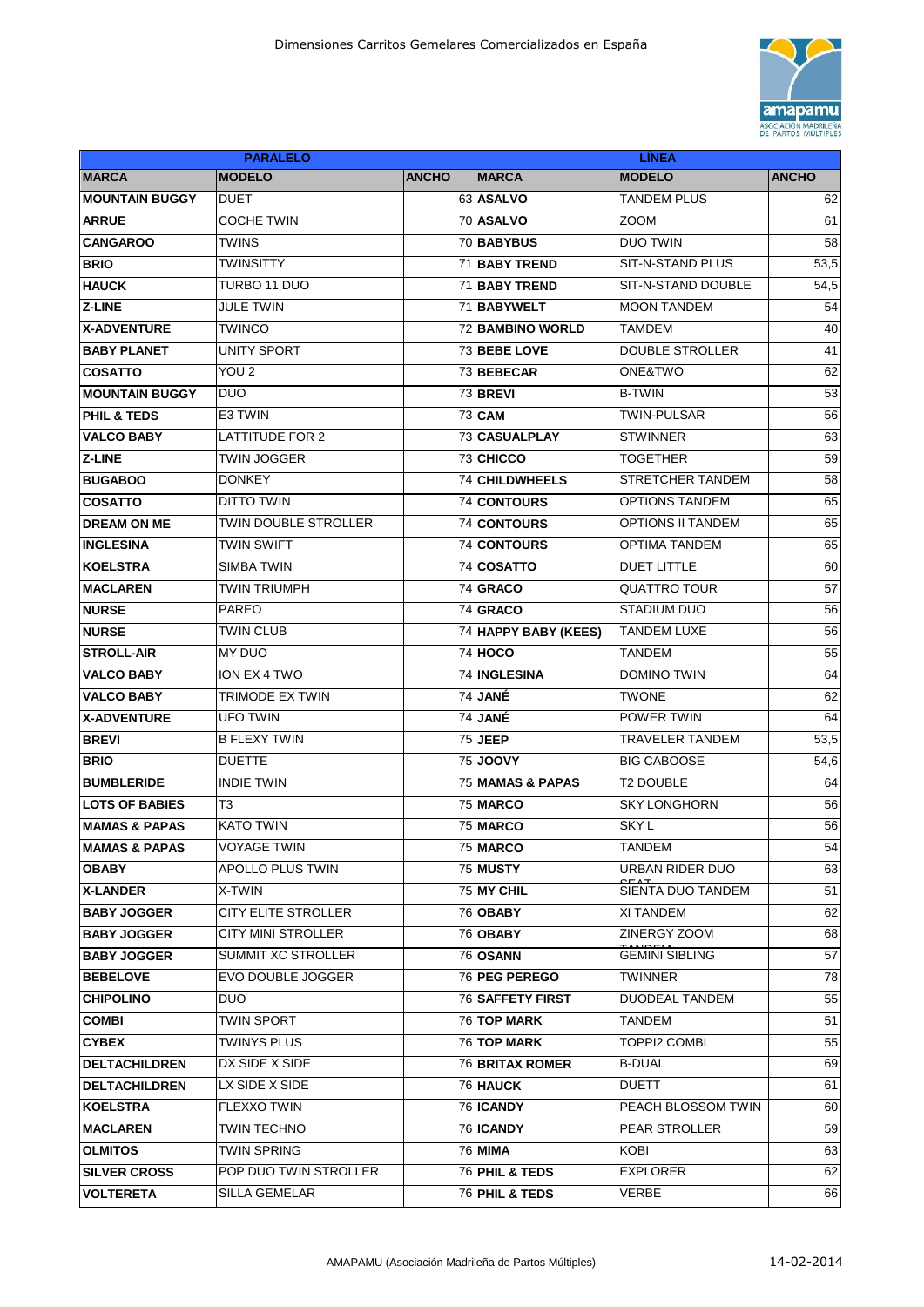

| <b>ZOOPER</b>            | <b>EVERYDAY TANGO</b>         |    | 76 RED CASTLE | <b>EVOLUTWIN</b> | 62,5 |
|--------------------------|-------------------------------|----|---------------|------------------|------|
| <b>BRIO</b>              | <b>DOUBLE WAVE</b>            | 77 |               |                  |      |
| <b>CHIPOLINO</b>         | <b>MANDY</b>                  | 77 |               |                  |      |
| <b>CHIPOLINO</b>         | <b>TWINY</b>                  | 77 |               |                  |      |
| <b>EASYWALKER</b>        | <b>DUO</b>                    | 77 |               |                  |      |
| <b>EMMALJUNGA</b>        | <b>TWIN CITY CROSS</b>        | 77 |               |                  |      |
| <b>ESPIRIT</b>           | SUN SPEED DUO                 | 77 |               |                  |      |
| <b>HAPPY BABY (KEES)</b> | K <sub>2</sub>                | 77 |               |                  |      |
| <b>HAUCK</b>             | ROADSTER 11 DUO               | 77 |               |                  |      |
| <b>HOCO</b>              | TWIN DEM                      | 77 |               |                  |      |
| <b>MIKADO</b>            | <b>BOSTON DUET</b>            | 77 |               |                  |      |
| <b>OUT-'N-ABOUT</b>      | NIPPER 360                    | 77 |               |                  |      |
| <b>PREG PEREGO</b>       | <b>ARIA TWIN</b>              | 77 |               |                  |      |
| <b>TIKE-TEECH</b>        | X3 CITY TWIN                  | 77 |               |                  |      |
| <b>TIKE-TEECH</b>        | X3 SPORT TWIN                 | 77 |               |                  |      |
| <b>BOB</b>               | <b>IRONMAN DUALLIE</b>        | 78 |               |                  |      |
| <b>BOB</b>               | <b>REVOLUTION SE DUAL</b>     | 78 |               |                  |      |
| <b>BOB</b>               | <b>SPORT UTILITY STROLLER</b> | 78 |               |                  |      |
| <b>BOB</b>               | STROLLER STRIDES DUAL         | 78 |               |                  |      |
| <b>CANGAROO</b>          | <b>TWIN CALSSIC</b>           | 78 |               |                  |      |
| <b>CHICO</b>             | <b>ECHO TWIN</b>              | 78 |               |                  |      |
| <b>DORJAN</b>            | DANNY TWIN SPORT              | 78 |               |                  |      |
| <b>JEEP</b>              | WANGLER TWIN SPORT            | 78 |               |                  |      |
| <b>MARCO</b>             | <b>DUPLO</b>                  | 78 |               |                  |      |
| <b>MARCO</b>             | TWIN GO S                     | 78 |               |                  |      |
| <b>MARCO</b>             | <b>TWIN GO</b>                | 78 |               |                  |      |
| <b>NEONATO</b>           | TWIN BREEZE                   | 78 |               |                  |      |
| <b>OSANN</b>             | <b>TWIN BUGGY</b>             | 78 |               |                  |      |
| <b>X-ADVENTURE</b>       | <b>DUO BUGGY</b>              | 78 |               |                  |      |
| <b>X-ADVENTURE</b>       | <b>XCITING</b>                | 78 |               |                  |      |
| <b>BABY STYLE</b>        | <b>LUX TWIN CLASSIC</b>       | 79 |               |                  |      |
| <b>BABY TREND</b>        | <b>EXPEDITION DOUBLE</b>      | 79 |               |                  |      |
| <b>BEBELOVE</b>          | <b>DUAL SHOCK Z JOGGER</b>    | 79 |               |                  |      |
| <b>CARENA</b>            | <b>DOUBLE SWING</b>           | 79 |               |                  |      |
| <b>EMMALJUNGA</b>        | <b>TWIN NITRO</b>             | 79 |               |                  |      |
| <b>FIRKON</b>            | <b>DUO BABY</b>               | 79 |               |                  |      |
| <b>FIRST WHEELS</b>      | <b>CITY TWIN</b>              | 79 |               |                  |      |
| <b>GRACO</b>             | TWIN IPO STROLLER             | 79 |               |                  |      |
| <b>INSTEP-SCHIWINN</b>   | <b>ARROW FIXED WHELL</b>      | 79 |               |                  |      |
| <b>INSTEP-SCHIWINN</b>   | FREE WHEELER 2                | 79 |               |                  |      |
| <b>INSTEP-SCHIWINN</b>   | <b>RUN AROUND 2</b>           | 79 |               |                  |      |
| <b>INSTEP-SCHIWINN</b>   | <b>SAFARI SWIVEL</b>          | 79 |               |                  |      |
| <b>INSTEP-SCHIWINN</b>   | <b>TURISMO SWIVEL</b>         | 79 |               |                  |      |
| <b>OSANN</b>             | DUO LX                        | 79 |               |                  |      |
| <b>OSANN</b>             | <b>DUO</b>                    | 79 |               |                  |      |
| <b>TEUTONIA</b>          | TEAM ALU                      | 79 |               |                  |      |
| <b>TFK</b>               | TWINNER TWIST DUO             | 79 |               |                  |      |
| <b>ZEKIMA</b>            | SPORT DUO                     | 79 |               |                  |      |
| <b>BBY</b>               | WE ARE                        | 80 |               |                  |      |